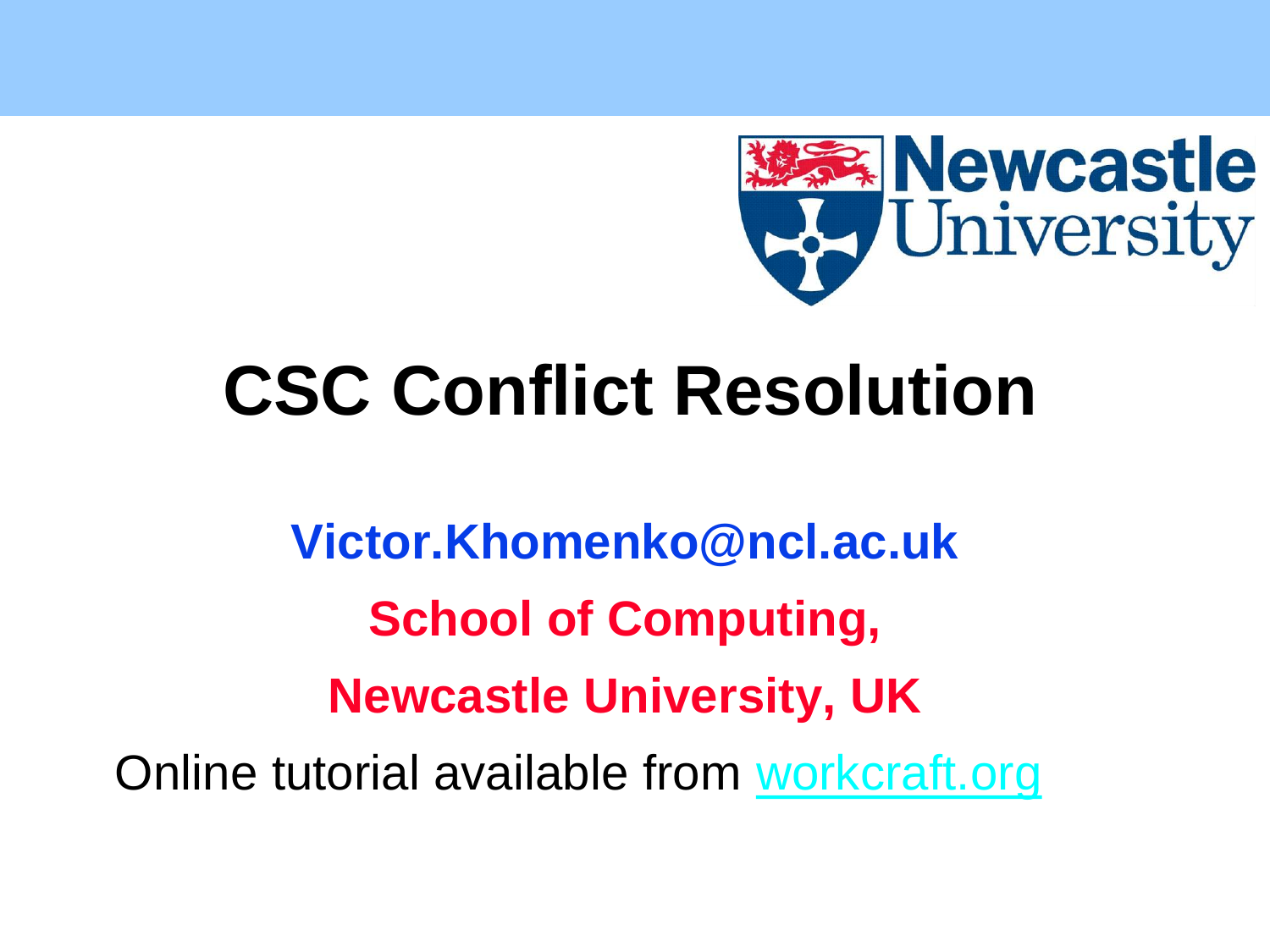#### **Example: VME Bus Controller**

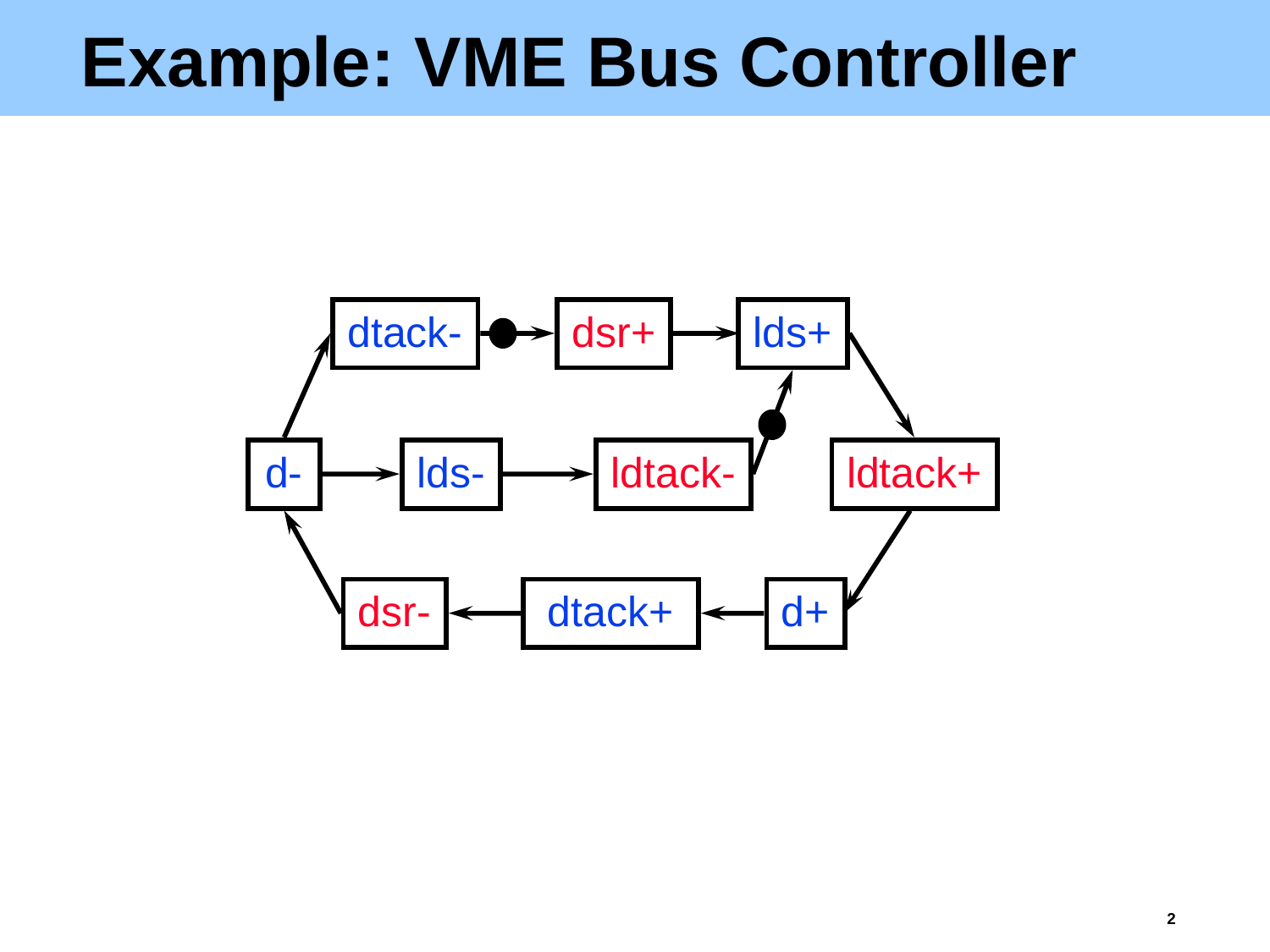### **Example: CSC conflict**

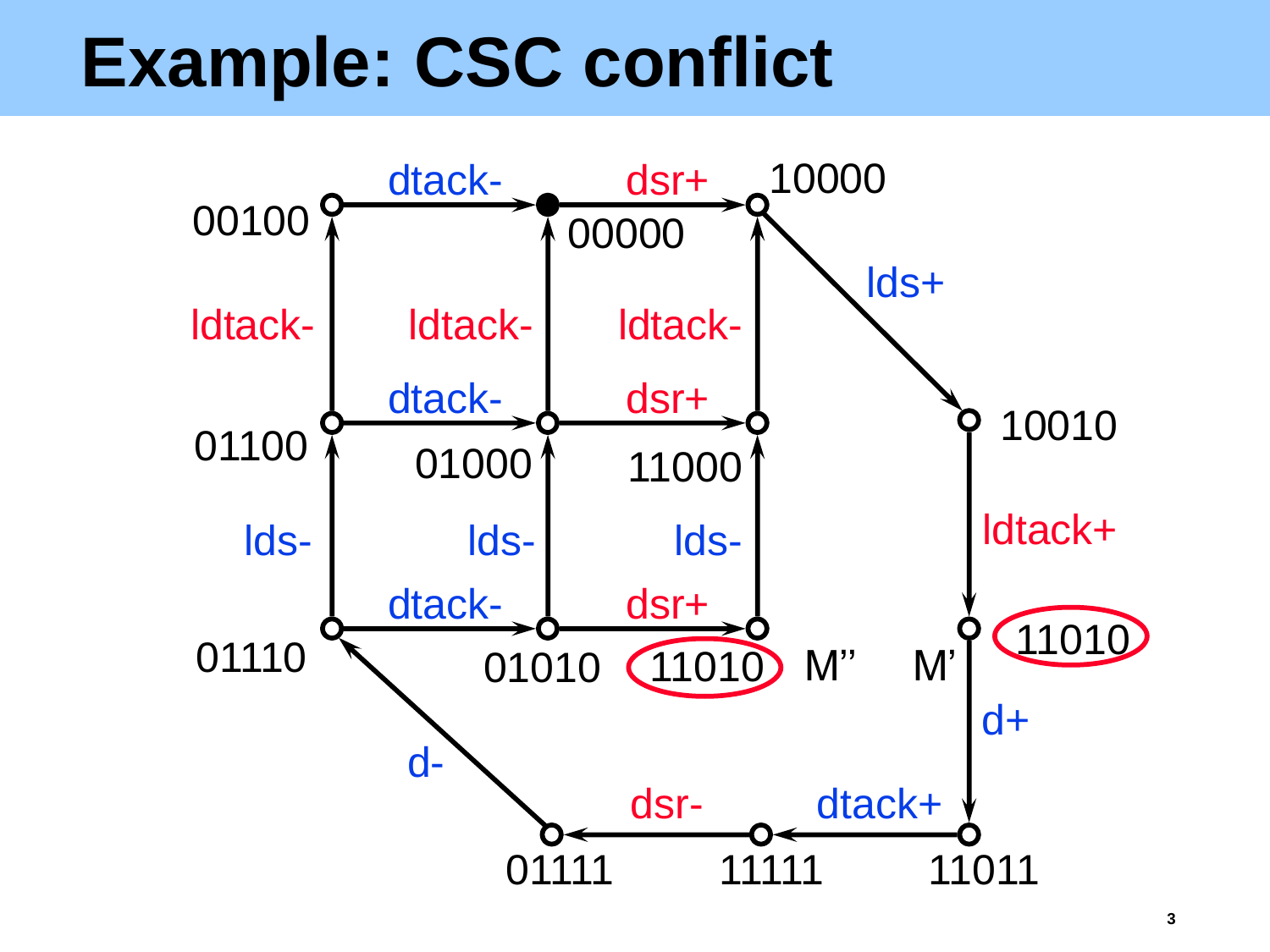

**Idea: Insert csc+ into the core and csc- outside the core to break the balance**

**Note: Cannot delay inputs!**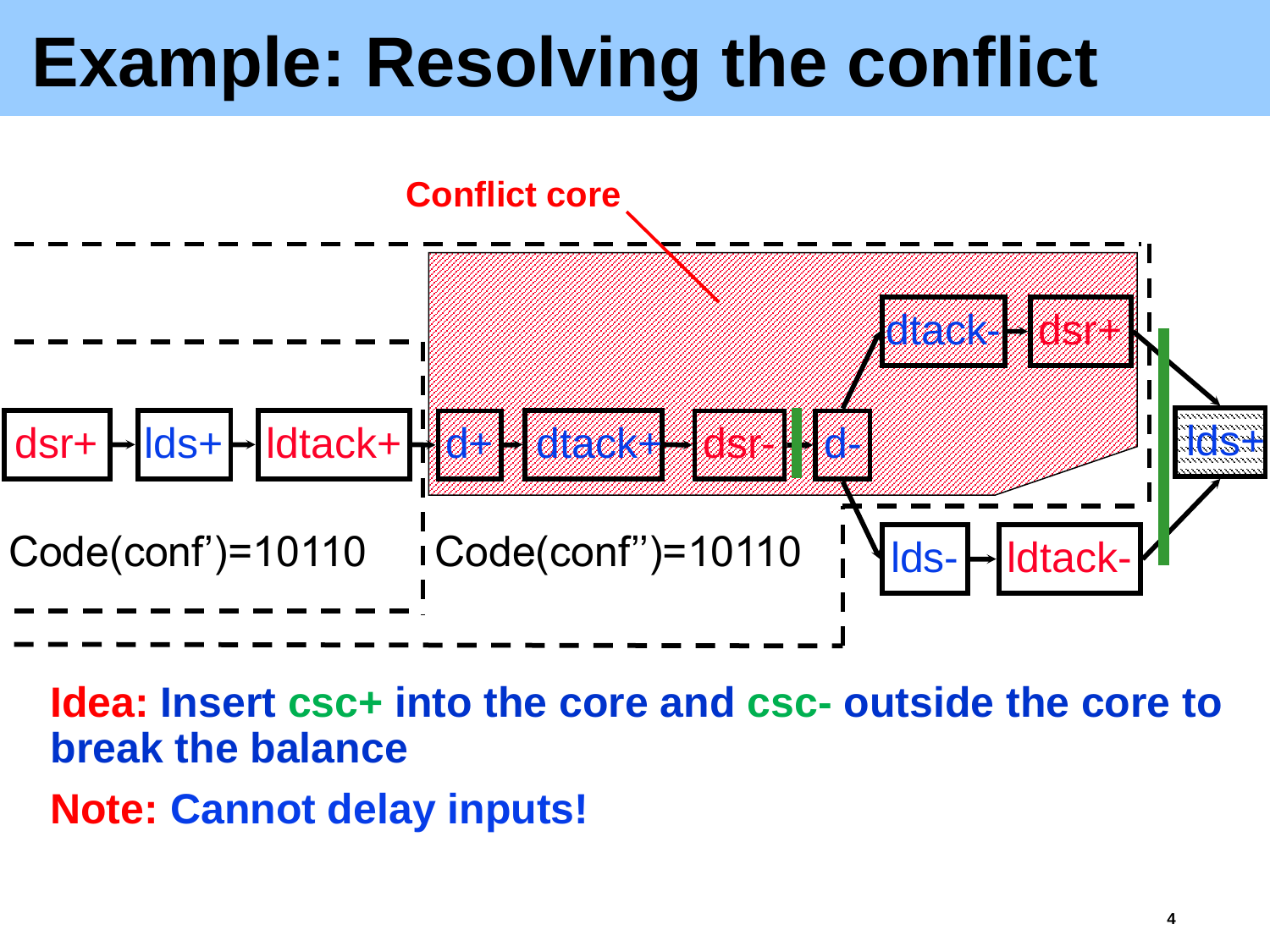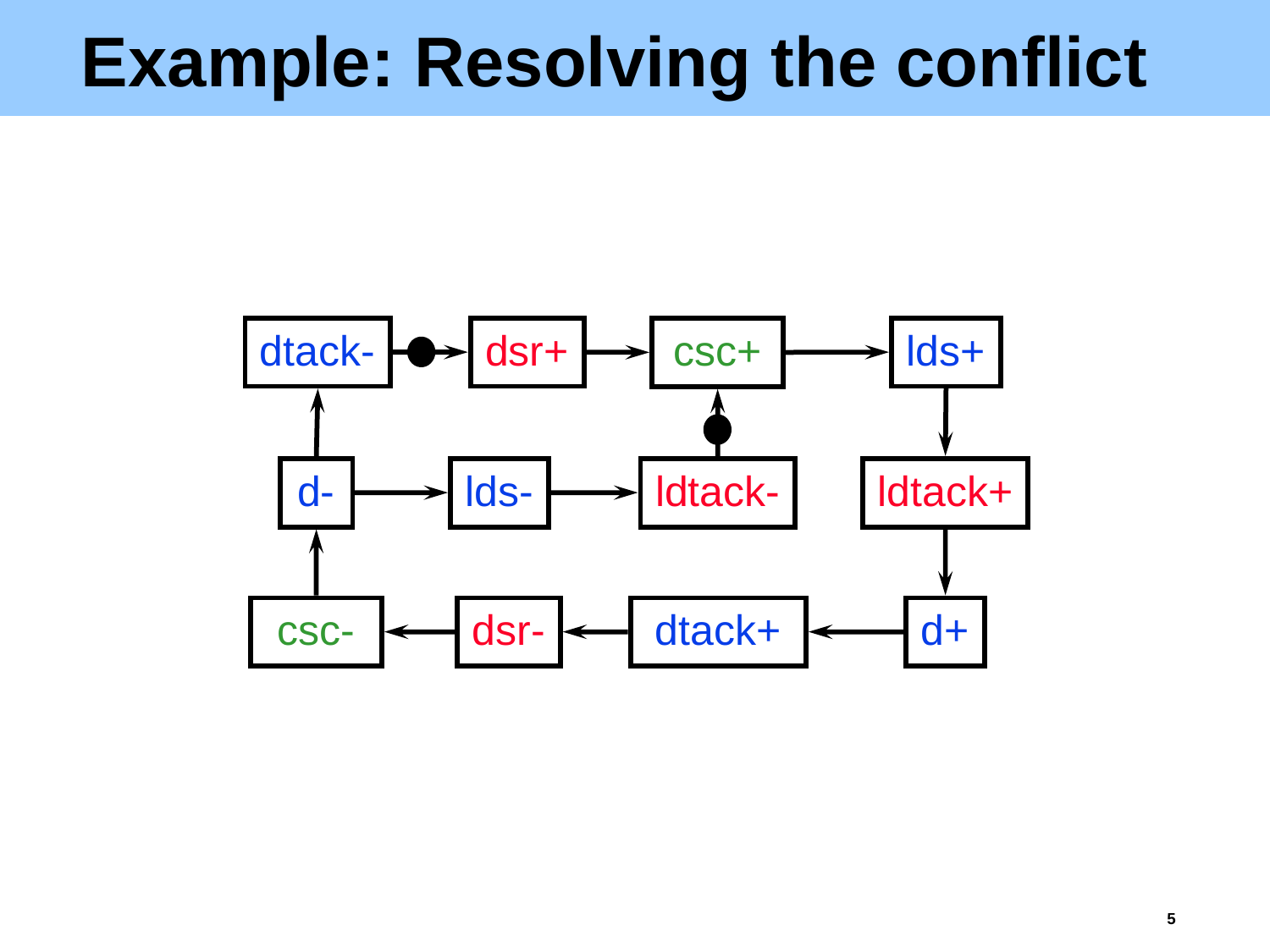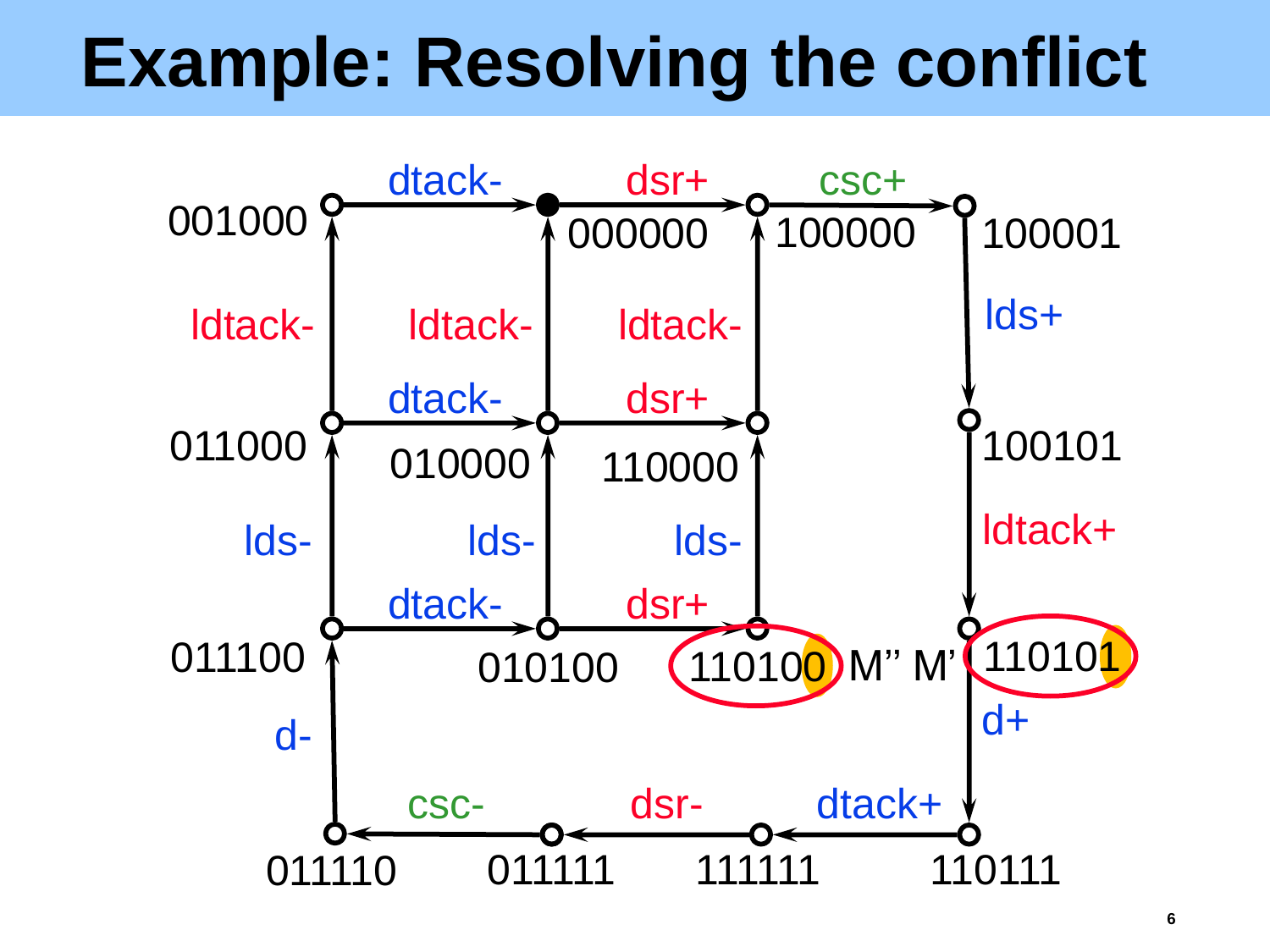# **Core map**

- **Cores often overlap**
- **High-density areas are good candidates for signal insertion**
- **Analogy with topographic maps**

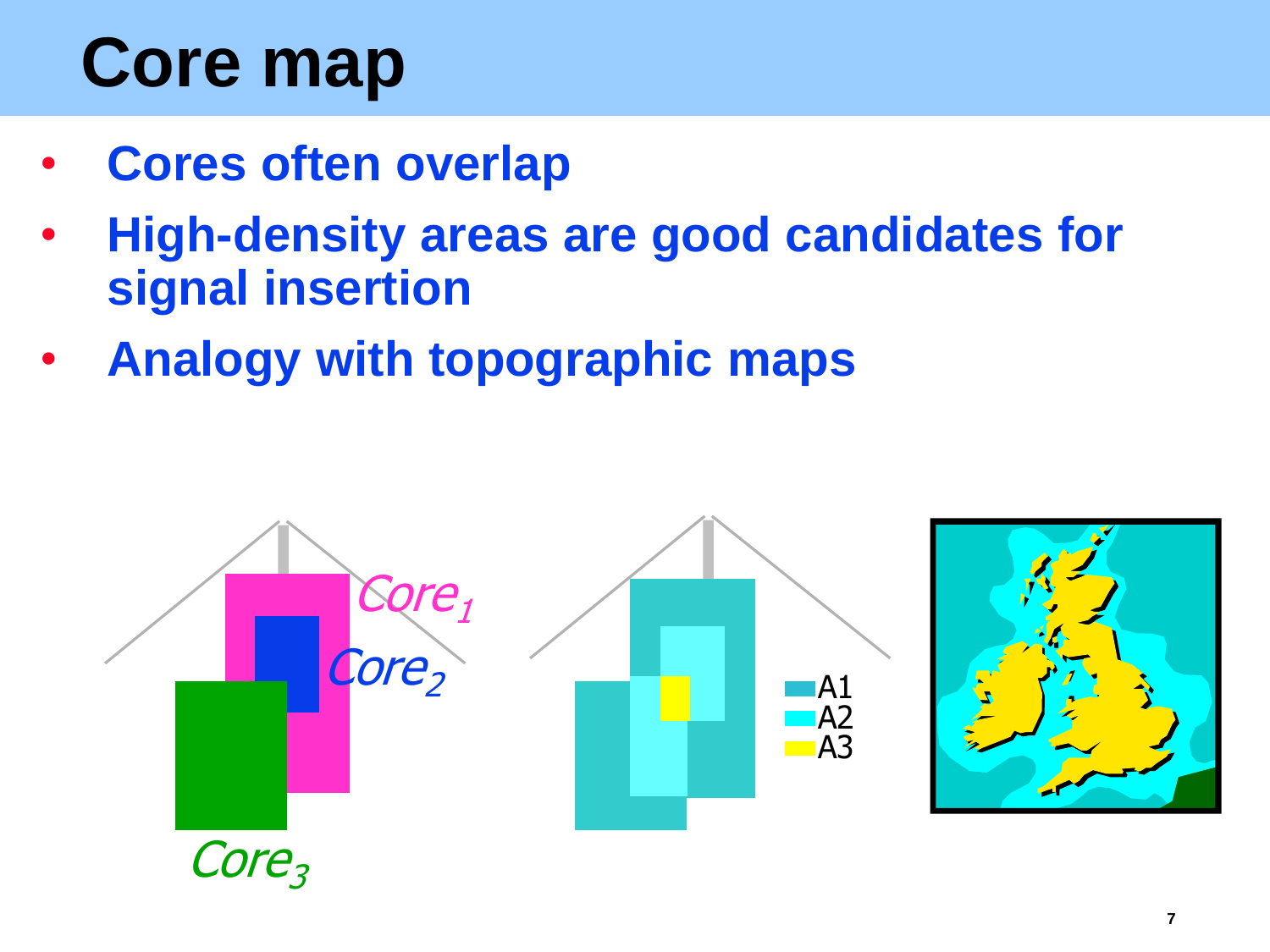#### **Example: core map**

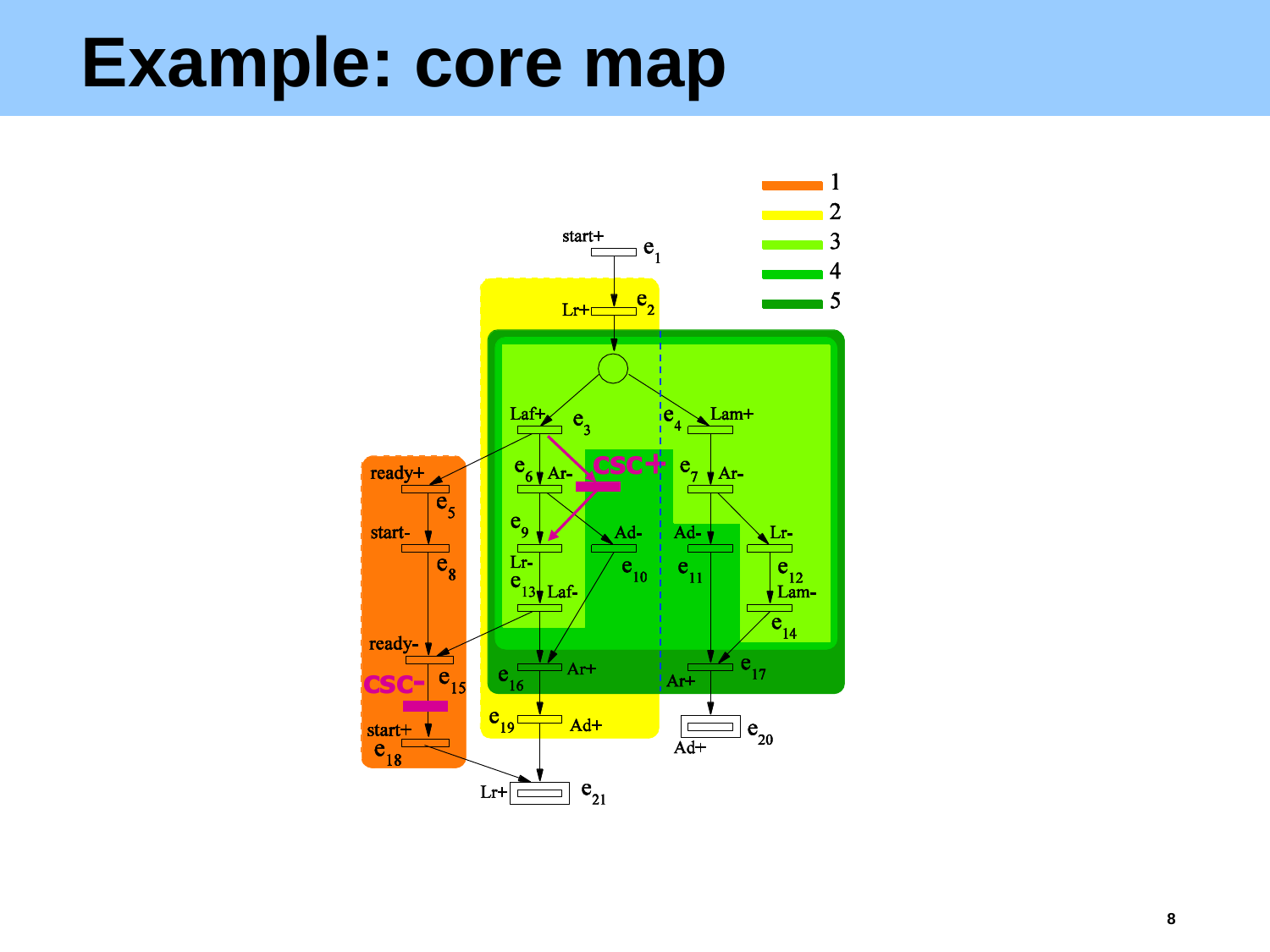### **Concurrency reduction**

**Introduces a new arc in the STG:**  $a \rightarrow b$ **Note: Must not delay inputs, i.e. b cannot be an input! Note: Changes the behaviour, impacts the environment! Heuristic: Try not to introduce new triggers of b, e.g. if there is an arc**  $a + \rightarrow b +$  **then**  $a - \rightarrow b -$  **is preferred Used for resolving CSC conflicts and circuit simplification 'Drag' some events into the core to break the balance:**

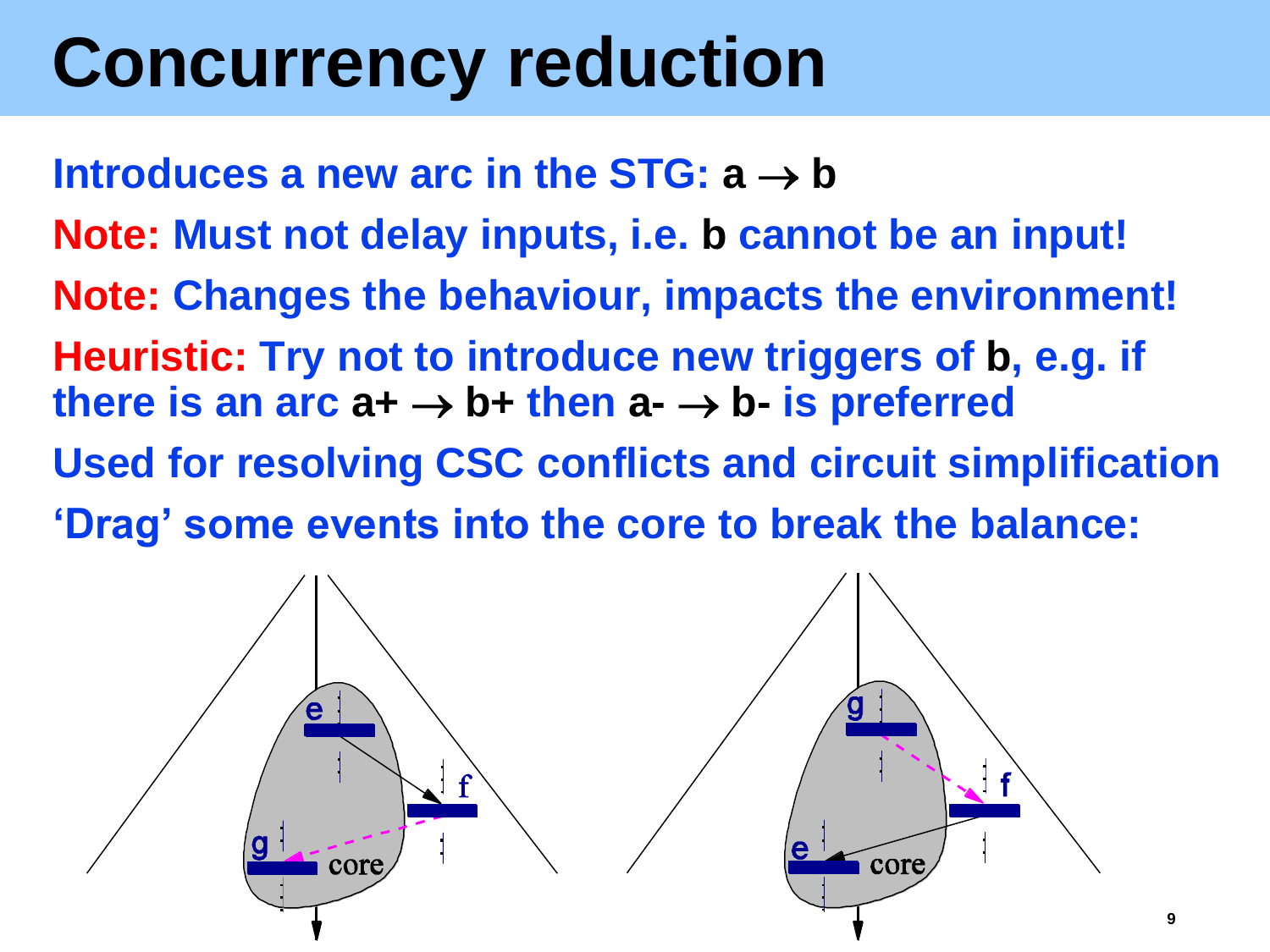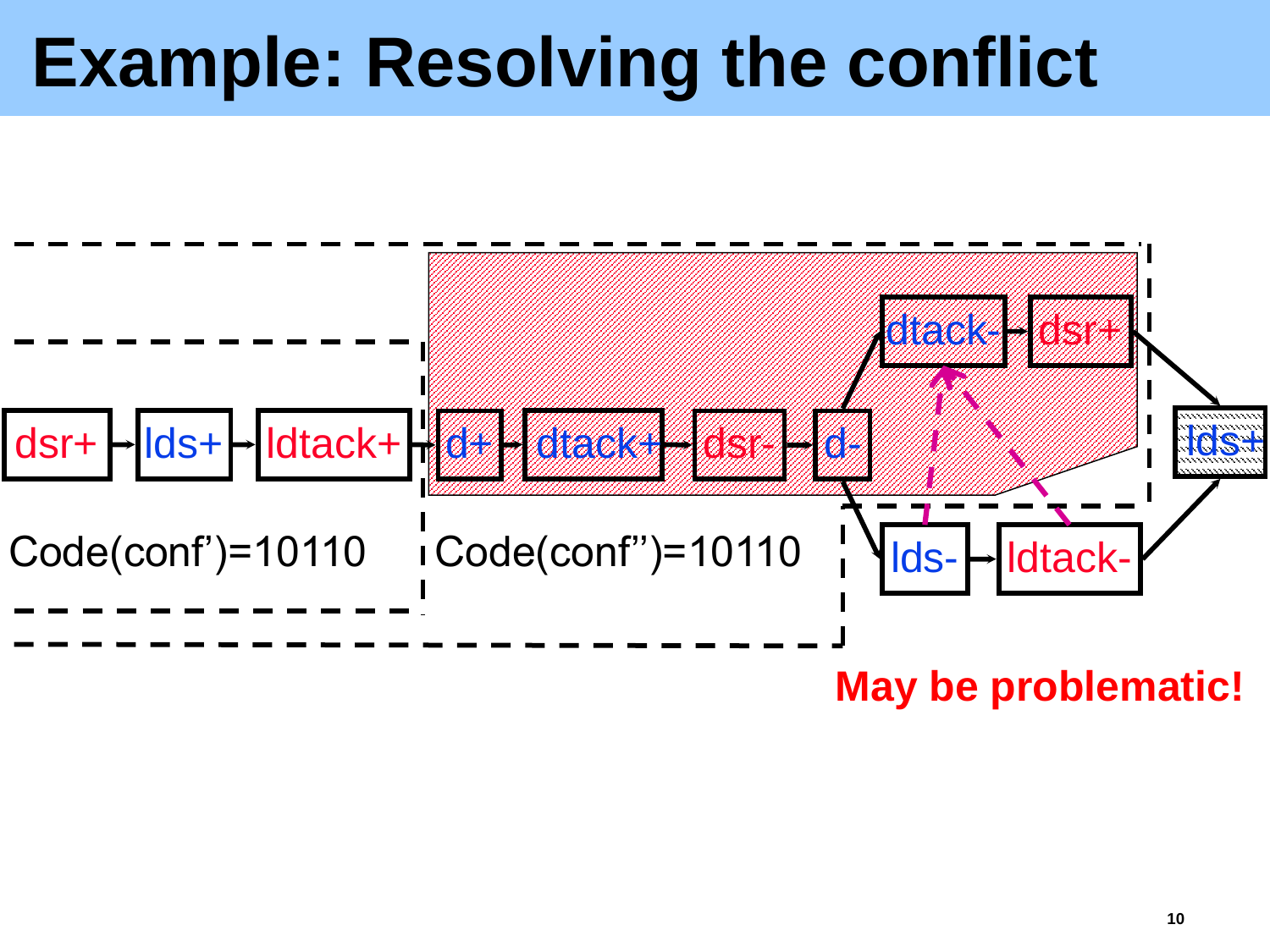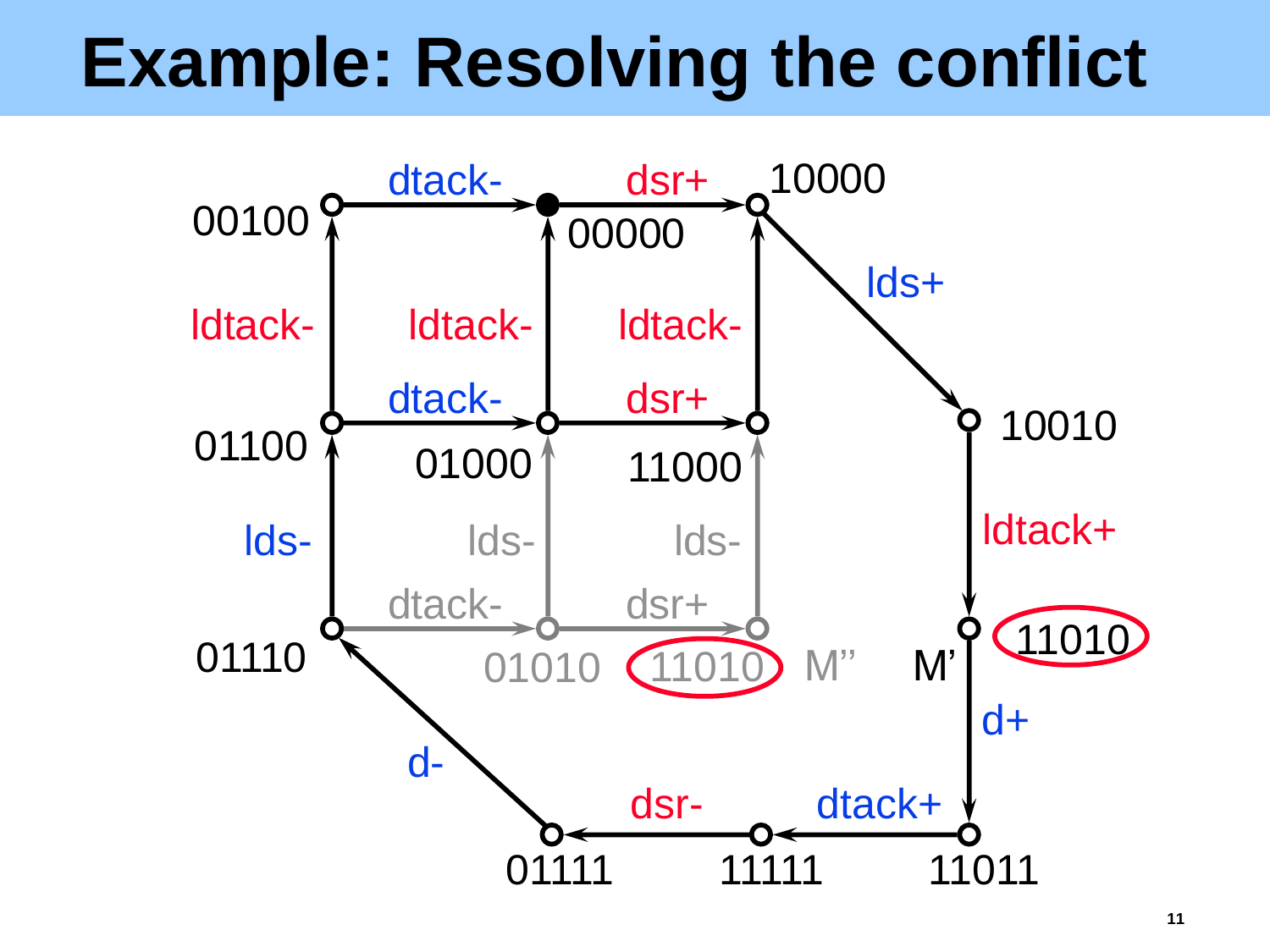## **Relative timing assumptions**

- **"This event will happen faster than that one"**
- **Break speed-independence, require care & tool support**
- **Similar to concurrency reductions, but the introduced arcs are special, in particular they don't trigger signals**
- **Can "delay" inputs**

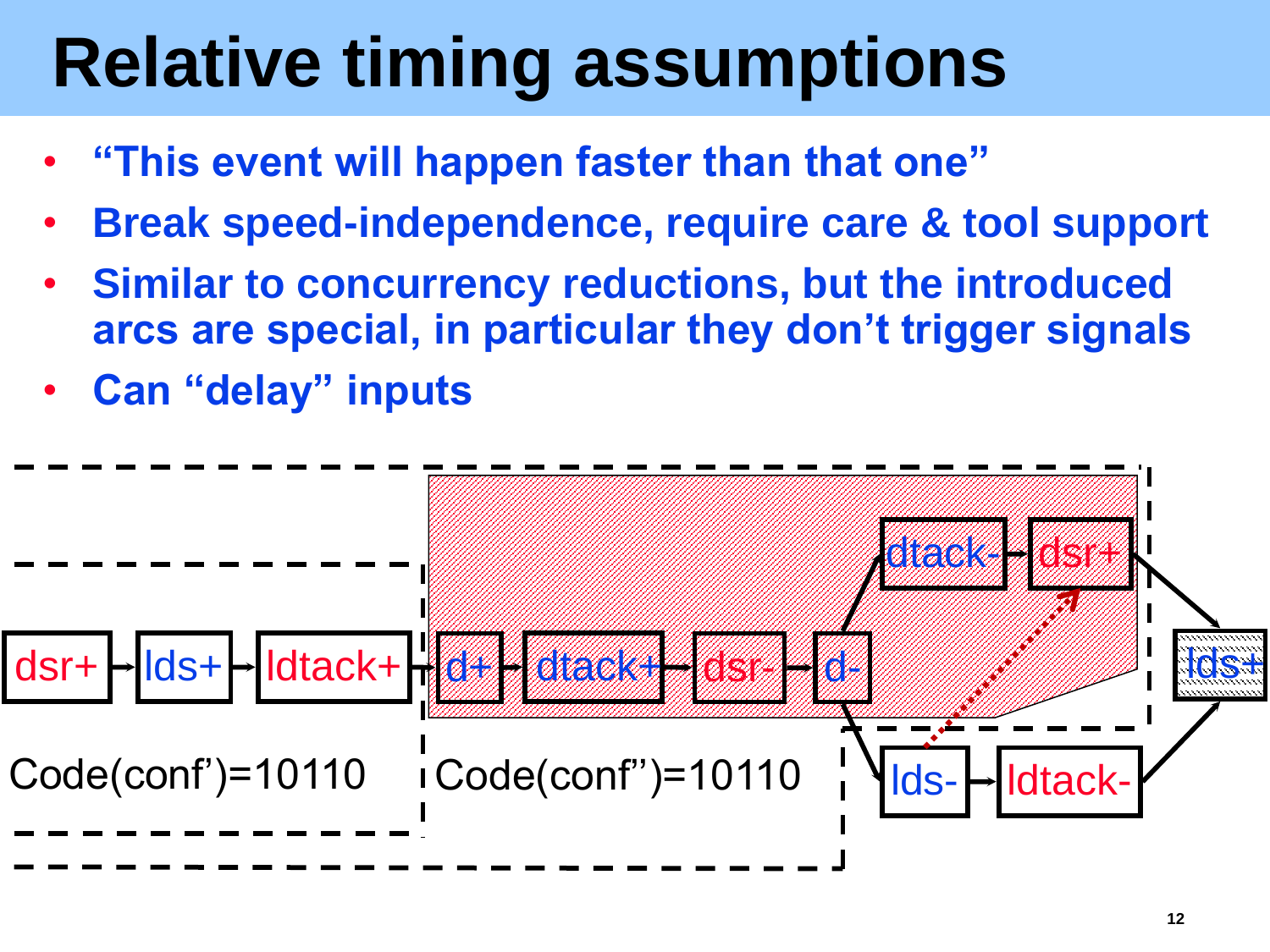